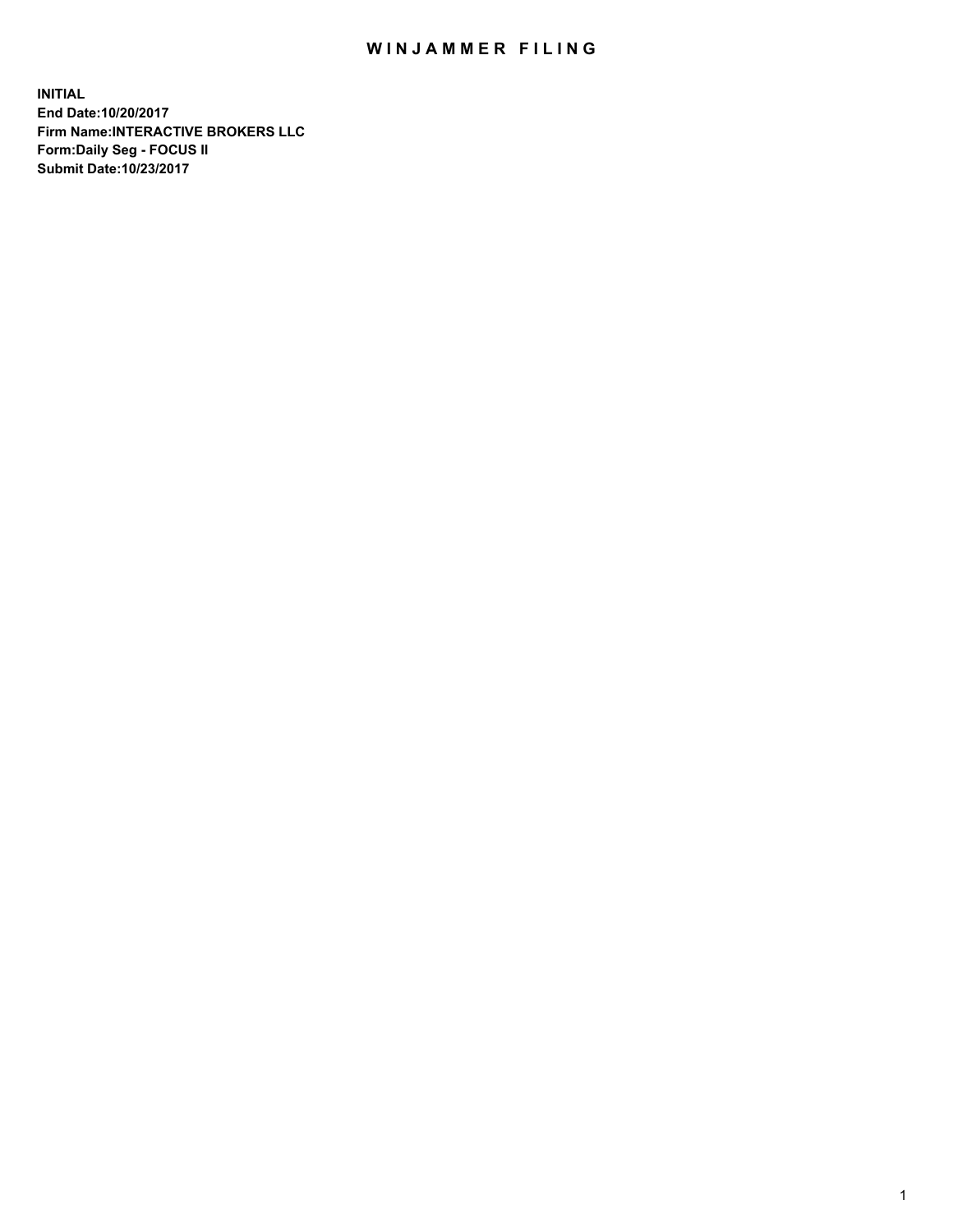## **INITIAL End Date:10/20/2017 Firm Name:INTERACTIVE BROKERS LLC Form:Daily Seg - FOCUS II Submit Date:10/23/2017 Daily Segregation - Cover Page**

| Name of Company<br><b>Contact Name</b><br><b>Contact Phone Number</b><br><b>Contact Email Address</b>                                                                                                                                                                                                                          | <b>INTERACTIVE BROKERS LLC</b><br><b>James Menicucci</b><br>203-618-8085<br>jmenicucci@interactivebrokers.c<br>om |
|--------------------------------------------------------------------------------------------------------------------------------------------------------------------------------------------------------------------------------------------------------------------------------------------------------------------------------|-------------------------------------------------------------------------------------------------------------------|
| FCM's Customer Segregated Funds Residual Interest Target (choose one):<br>a. Minimum dollar amount: ; or<br>b. Minimum percentage of customer segregated funds required:% ; or<br>c. Dollar amount range between: and; or<br>d. Percentage range of customer segregated funds required between:% and%.                         | $\overline{\mathbf{0}}$<br>0<br><u>155,000,000 245,000,000</u><br><u>00</u>                                       |
| FCM's Customer Secured Amount Funds Residual Interest Target (choose one):<br>a. Minimum dollar amount: ; or<br>b. Minimum percentage of customer secured funds required:%; or<br>c. Dollar amount range between: and; or<br>d. Percentage range of customer secured funds required between:% and%.                            | $\overline{\mathbf{0}}$<br>$\pmb{0}$<br>80,000,000 120,000,000<br>0 <sub>0</sub>                                  |
| FCM's Cleared Swaps Customer Collateral Residual Interest Target (choose one):<br>a. Minimum dollar amount: ; or<br>b. Minimum percentage of cleared swaps customer collateral required:% ; or<br>c. Dollar amount range between: and; or<br>d. Percentage range of cleared swaps customer collateral required between:% and%. | $\underline{\mathbf{0}}$<br>$\underline{\mathbf{0}}$<br>0 <sub>0</sub><br>00                                      |

Attach supporting documents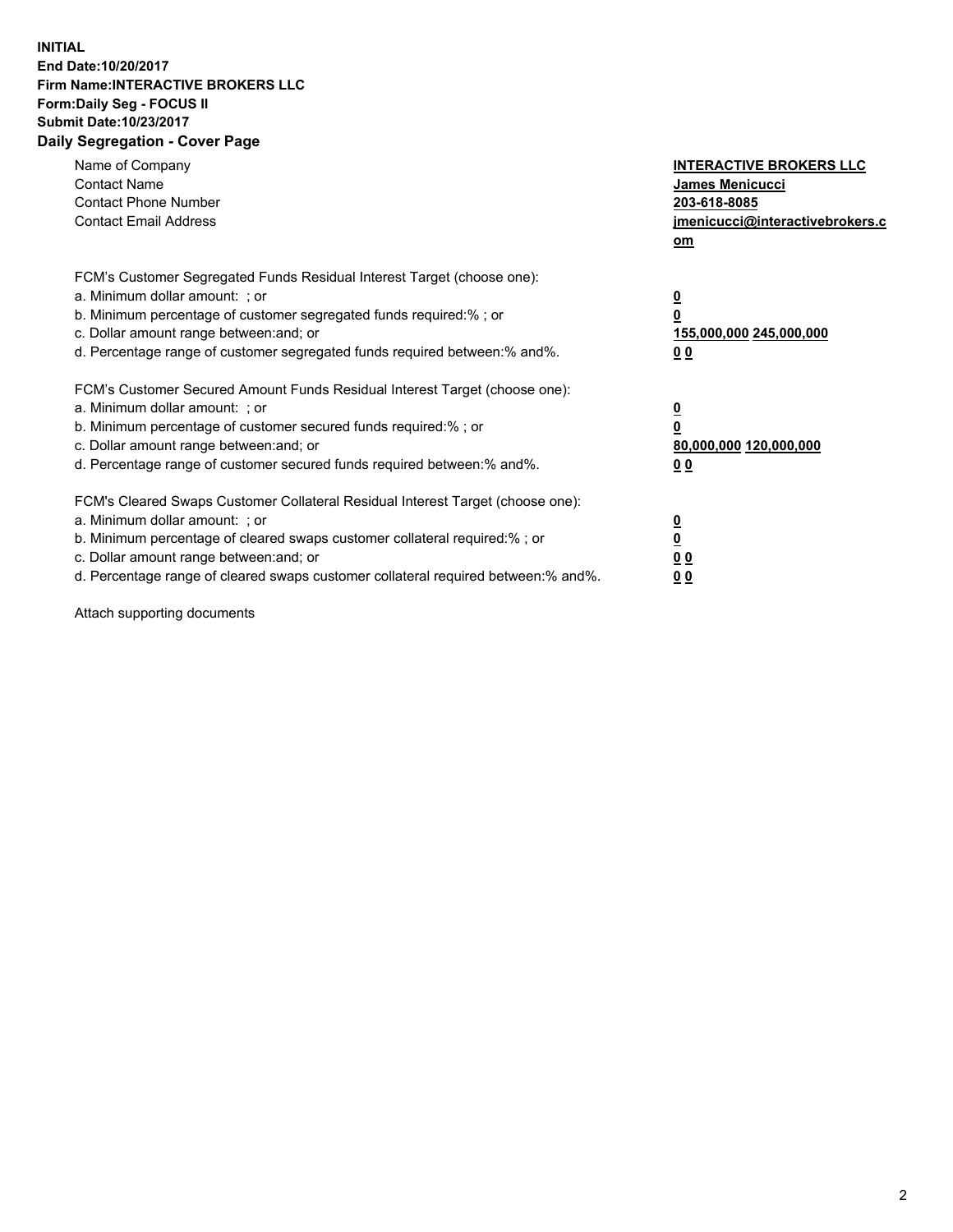## **INITIAL End Date:10/20/2017 Firm Name:INTERACTIVE BROKERS LLC Form:Daily Seg - FOCUS II Submit Date:10/23/2017 Daily Segregation - Secured Amounts**

|     | Daily Ocglegation - Occuled Amounts                                                                        |                                  |
|-----|------------------------------------------------------------------------------------------------------------|----------------------------------|
|     | Foreign Futures and Foreign Options Secured Amounts                                                        |                                  |
|     | Amount required to be set aside pursuant to law, rule or regulation of a foreign                           | $0$ [7305]                       |
|     | government or a rule of a self-regulatory organization authorized thereunder                               |                                  |
| 1.  | Net ledger balance - Foreign Futures and Foreign Option Trading - All Customers                            |                                  |
|     | A. Cash                                                                                                    | 409,189,802 [7315]               |
|     | B. Securities (at market)                                                                                  | $0$ [7317]                       |
| 2.  | Net unrealized profit (loss) in open futures contracts traded on a foreign board of trade                  | 16,811,537 [7325]                |
| 3.  | Exchange traded options                                                                                    |                                  |
|     | a. Market value of open option contracts purchased on a foreign board of trade                             | 21,309 [7335]                    |
|     | b. Market value of open contracts granted (sold) on a foreign board of trade                               | -25,987 [7337]                   |
| 4.  | Net equity (deficit) (add lines 1. 2. and 3.)                                                              | 425,996,661 [7345]               |
| 5.  | Account liquidating to a deficit and account with a debit balances - gross amount                          | 2,649 [7351]                     |
|     | Less: amount offset by customer owned securities                                                           | 0 [7352] 2,649 [7354]            |
| 6.  | Amount required to be set aside as the secured amount - Net Liquidating Equity                             | 425,999,310 [7355]               |
|     | Method (add lines 4 and 5)                                                                                 |                                  |
| 7.  | Greater of amount required to be set aside pursuant to foreign jurisdiction (above) or line                | 425,999,310 [7360]               |
|     | 6.                                                                                                         |                                  |
|     | FUNDS DEPOSITED IN SEPARATE REGULATION 30.7 ACCOUNTS                                                       |                                  |
| 1.  | Cash in banks                                                                                              |                                  |
|     | A. Banks located in the United States                                                                      | 123,638,224 [7500]               |
|     | B. Other banks qualified under Regulation 30.7                                                             | 0 [7520] 123,638,224 [7530]      |
| 2.  | Securities                                                                                                 |                                  |
|     | A. In safekeeping with banks located in the United States                                                  | 343,652,335 [7540]               |
|     | B. In safekeeping with other banks qualified under Regulation 30.7                                         | 0 [7560] 343,652,335 [7570]      |
| 3.  | Equities with registered futures commission merchants                                                      |                                  |
|     | A. Cash                                                                                                    | $0$ [7580]                       |
|     | <b>B.</b> Securities                                                                                       | $0$ [7590]                       |
|     | C. Unrealized gain (loss) on open futures contracts                                                        | $0$ [7600]                       |
|     | D. Value of long option contracts                                                                          | $0$ [7610]                       |
|     | E. Value of short option contracts                                                                         | 0 [7615] 0 [7620]                |
| 4.  | Amounts held by clearing organizations of foreign boards of trade                                          |                                  |
|     | A. Cash                                                                                                    | $0$ [7640]                       |
|     | <b>B.</b> Securities                                                                                       | $0$ [7650]                       |
|     | C. Amount due to (from) clearing organization - daily variation                                            | $0$ [7660]                       |
|     | D. Value of long option contracts                                                                          | $0$ [7670]                       |
|     | E. Value of short option contracts                                                                         | 0 [7675] 0 [7680]                |
| 5.  | Amounts held by members of foreign boards of trade                                                         |                                  |
|     | A. Cash                                                                                                    | 76,558,835 [7700]                |
|     | <b>B.</b> Securities                                                                                       | $0$ [7710]                       |
|     | C. Unrealized gain (loss) on open futures contracts                                                        | 11,097,775 [7720]                |
|     | D. Value of long option contracts                                                                          | 21,309 [7730]                    |
|     | E. Value of short option contracts                                                                         | -25,987 [7735] 87,651,932 [7740] |
| 6.  | Amounts with other depositories designated by a foreign board of trade                                     | 0 [7760]                         |
| 7.  | Segregated funds on hand                                                                                   | $0$ [7765]                       |
| 8.  | Total funds in separate section 30.7 accounts                                                              | 554,942,491 [7770]               |
| 9.  | Excess (deficiency) Set Aside for Secured Amount (subtract line 7 Secured Statement<br>Page 1 from Line 8) | 128,943,181 [7380]               |
| 10. | Management Target Amount for Excess funds in separate section 30.7 accounts                                | 80,000,000 [7780]                |
| 11. | Excess (deficiency) funds in separate 30.7 accounts over (under) Management Target                         | 48,943,181 [7785]                |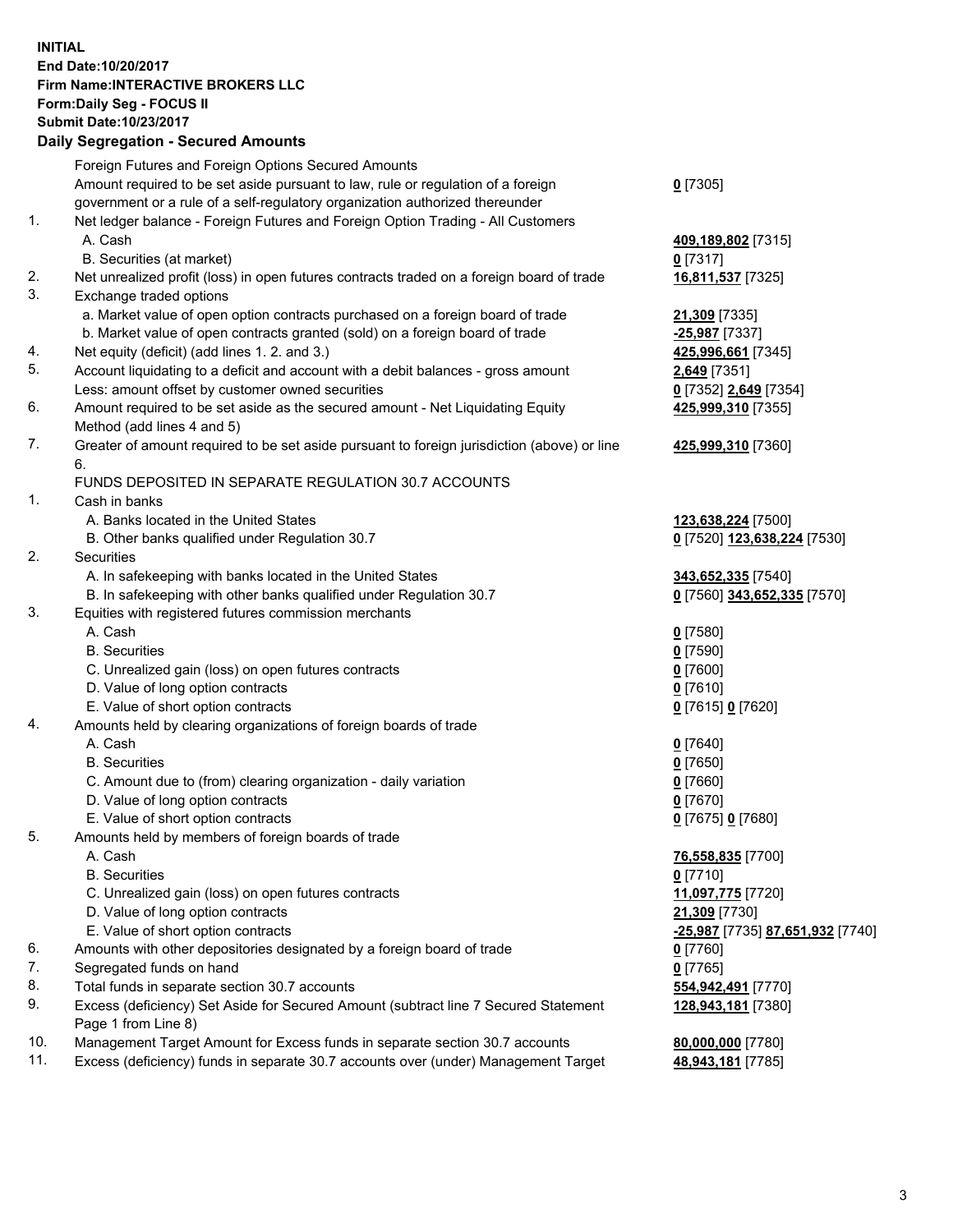**INITIAL End Date:10/20/2017 Firm Name:INTERACTIVE BROKERS LLC Form:Daily Seg - FOCUS II Submit Date:10/23/2017 Daily Segregation - Segregation Statement** SEGREGATION REQUIREMENTS(Section 4d(2) of the CEAct) 1. Net ledger balance A. Cash **4,644,614,452** [7010] B. Securities (at market) **0** [7020] 2. Net unrealized profit (loss) in open futures contracts traded on a contract market **-141,399,424** [7030] 3. Exchange traded options A. Add market value of open option contracts purchased on a contract market **116,094,978** [7032] B. Deduct market value of open option contracts granted (sold) on a contract market **-221,896,819** [7033] 4. Net equity (deficit) (add lines 1, 2 and 3) **4,397,413,187** [7040] 5. Accounts liquidating to a deficit and accounts with debit balances - gross amount **206,343** [7045] Less: amount offset by customer securities **0** [7047] **206,343** [7050] 6. Amount required to be segregated (add lines 4 and 5) **4,397,619,530** [7060] FUNDS IN SEGREGATED ACCOUNTS 7. Deposited in segregated funds bank accounts A. Cash **1,027,794,306** [7070] B. Securities representing investments of customers' funds (at market) **2,299,056,235** [7080] C. Securities held for particular customers or option customers in lieu of cash (at market) **0** [7090] 8. Margins on deposit with derivatives clearing organizations of contract markets A. Cash **18,560,755** [7100] B. Securities representing investments of customers' funds (at market) **1,369,000,104** [7110] C. Securities held for particular customers or option customers in lieu of cash (at market) **0** [7120] 9. Net settlement from (to) derivatives clearing organizations of contract markets **-8,689,659** [7130] 10. Exchange traded options A. Value of open long option contracts **116,061,892** [7132] B. Value of open short option contracts **-221,865,597** [7133] 11. Net equities with other FCMs A. Net liquidating equity **0** [7140] B. Securities representing investments of customers' funds (at market) **0** [7160] C. Securities held for particular customers or option customers in lieu of cash (at market) **0** [7170] 12. Segregated funds on hand **0** [7150] 13. Total amount in segregation (add lines 7 through 12) **4,599,918,036** [7180] 14. Excess (deficiency) funds in segregation (subtract line 6 from line 13) **202,298,506** [7190] 15. Management Target Amount for Excess funds in segregation **155,000,000** [7194]

16. Excess (deficiency) funds in segregation over (under) Management Target Amount Excess

**47,298,506** [7198]